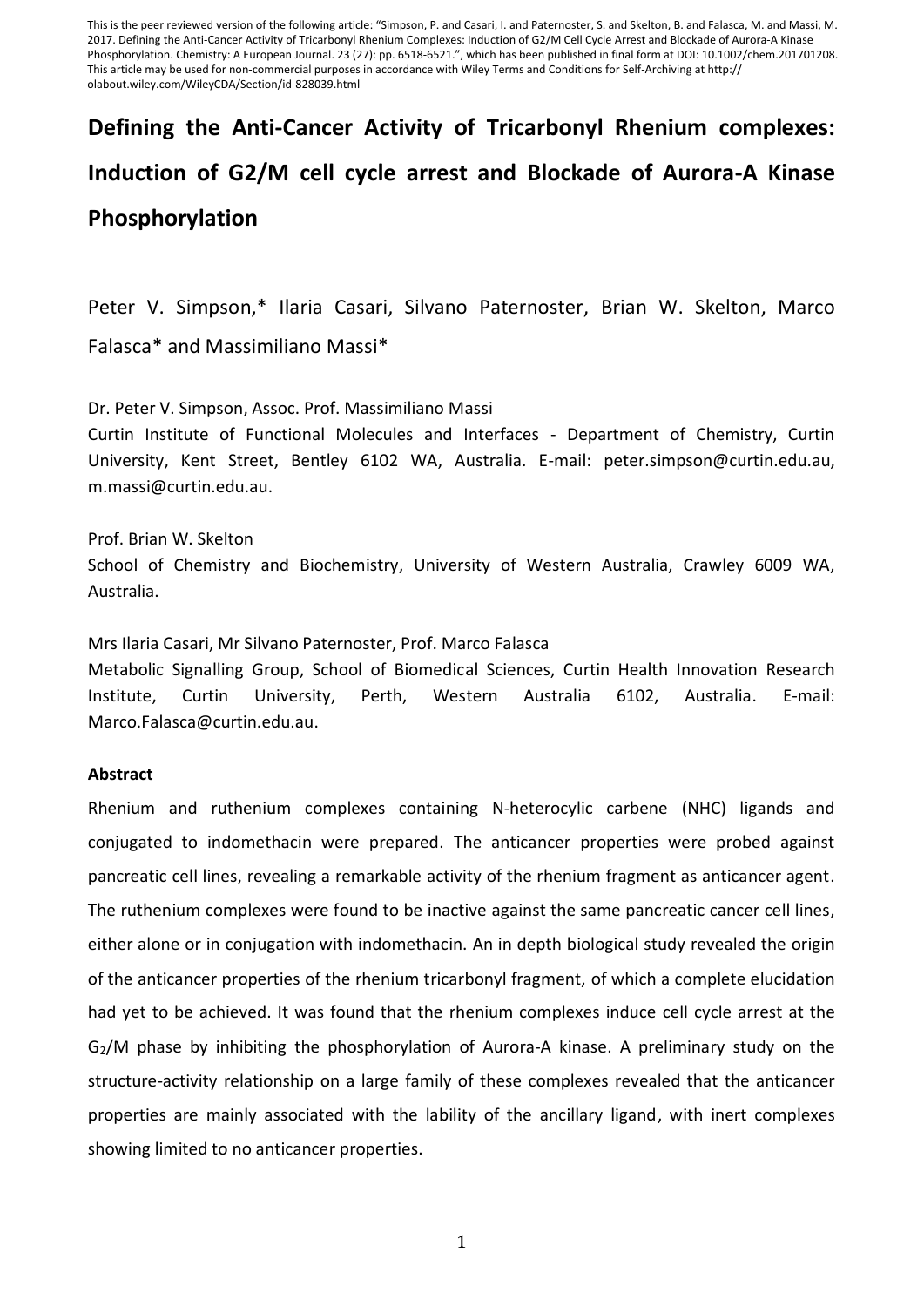Cancer is one of the leading causes of death and, as such, the drive to discover new anti-cancer drugs is an expanding area of research. One class of frontline anti-cancer agents are the platinumbased drugs cisplatin, carboplatin, and oxaliplatin, which are extremely effective at eradicating cancer cells, but suffer from severe side-effects and poor activity against platinum-resistant cancers. Other organometallic and inorganic complexes have been studied extensively as an alternative to organic based drugs.<sup>[1-4](#page-7-0)</sup> In this context, complexes of gold, platinum, and ruthenium have attracted considerable attention and have been shown to be particularly effective, often by targeting mitochondria or DNA.[5-9](#page-7-1) Organometallic complexes of rhenium that contain the chemically robust Re(CO)<sub>3</sub> fragment have recently shown potential as cytotoxic agents, but they have been far less studied. Furthermore, their mechanism of action has not been established in details yet, which hinders the systematic design and investigation of targeted rhenium complexes as anticancer agents. All the reported cytotoxic rhenium complexes contain bidentate or tridentate ligands of nitrogen, oxygen, and phosphorus donors, a chemical design that seems to be predominantly inspired by the use of these species as luminescent cellular markers.[10](#page-7-2) Other rare examples include rhenium complexes bearing cyclopentadienyl ligands.<sup>[11](#page-7-3)</sup>

We and others have been recently interested in the investigation of the photochemical properties of rhenium complexes bound to N-heterocyclic carbene (NHC) ligands.<sup>[12-18](#page-7-4)</sup> Surprisingly, this relatively new class of complexes has never been assessed in a biological context, either as luminescent cellular markers or anticancer agents. We therefore endeavored to evaluate rhenium NHC species against several pancreatic cell lines (one of the most aggressive cancers with a fiveyear survival rate around 5%) in direct comparison with ruthenium arene complexes, whose structural motif has shown anticancer properties in previous investigations. [19](#page-8-0) For this scope, we decided to study the complexes alone or conjugated to the nonsteroidal anti-inflammatory drug (NSAID) indomethacin. This chemical design was inspired by the fact that molecular units comprising a metal fragment and NSAID have been previously reported to enhance anticancer properties. [20-26](#page-8-1) Remarkably, it was found that the rhenium complexes were active against pancreatic cell lines, while the ruthenium complexes did not show any significant activity. Furthermore, conjugation to indomethacin did not seem to enhance the anticancer activity, which was traced back exclusively to the presence of the  $Re(CO)$ <sub>3</sub> fragment. With this study, for the first time, it was possible to elucidate that the anticancer properties of the rhenium tricarbonyl fragment originate from the lability of the monodentate ancillary ligand coordinated to the

2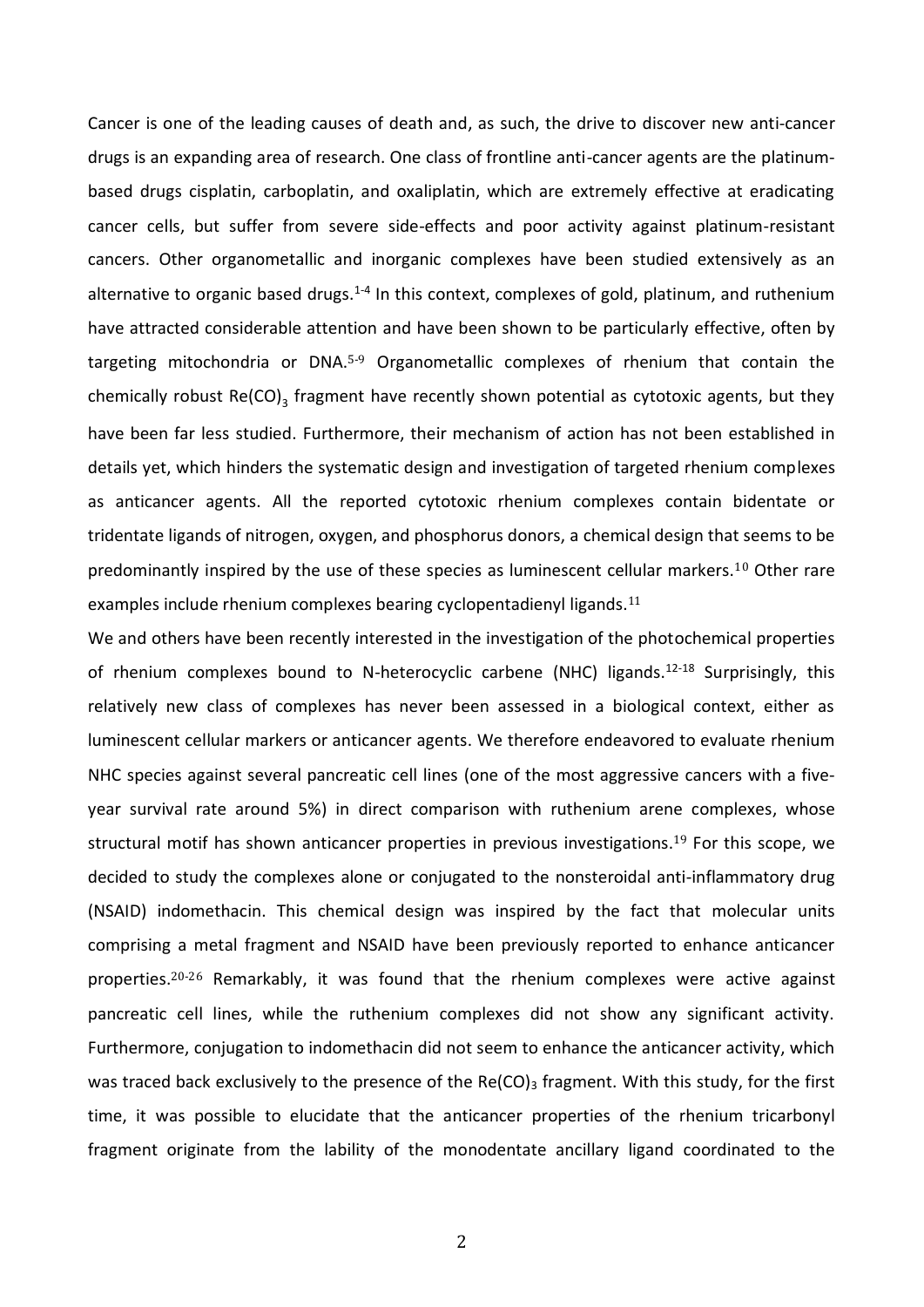rhenium center by inducing G2/M cell cycle arrest and blockade of Aurora-A Kinase phosphorylation.



**Figure 1.** Structures of rhenium and ruthenium NHC complexes.

A detailed description of the synthesis of the complexes shown in Figure 1 is given in the Supporting Information. Briefly, indomethacin-functionalized azolium salts **1.Br** and **2.BPh<sup>4</sup>** were prepared and then reacted with Re(CO)<sub>5</sub>Br to afford complexes **3, 4a, 4b**. To the best of our knowledge, this is the first example of an abnormal carbene complex of rhenium. The spectroscopic evidence for complex **4b** containing an abnormal carbene is discussed in the Supporting Information. The X-ray structure of complex **3** can be seen in Figure 2, with additional data found in the Supporting Information. Reaction of **1.Br** and **2.BPh<sup>4</sup>** with Ag2O gave complexes **5** and **6**, which were treated with  $\text{Ru(cymene)Cl}_2$  (cymene = 1-methyl-4-(propan-2-yl)benzene) to afford complexes **7.PF<sup>6</sup>** and **8.PF6**.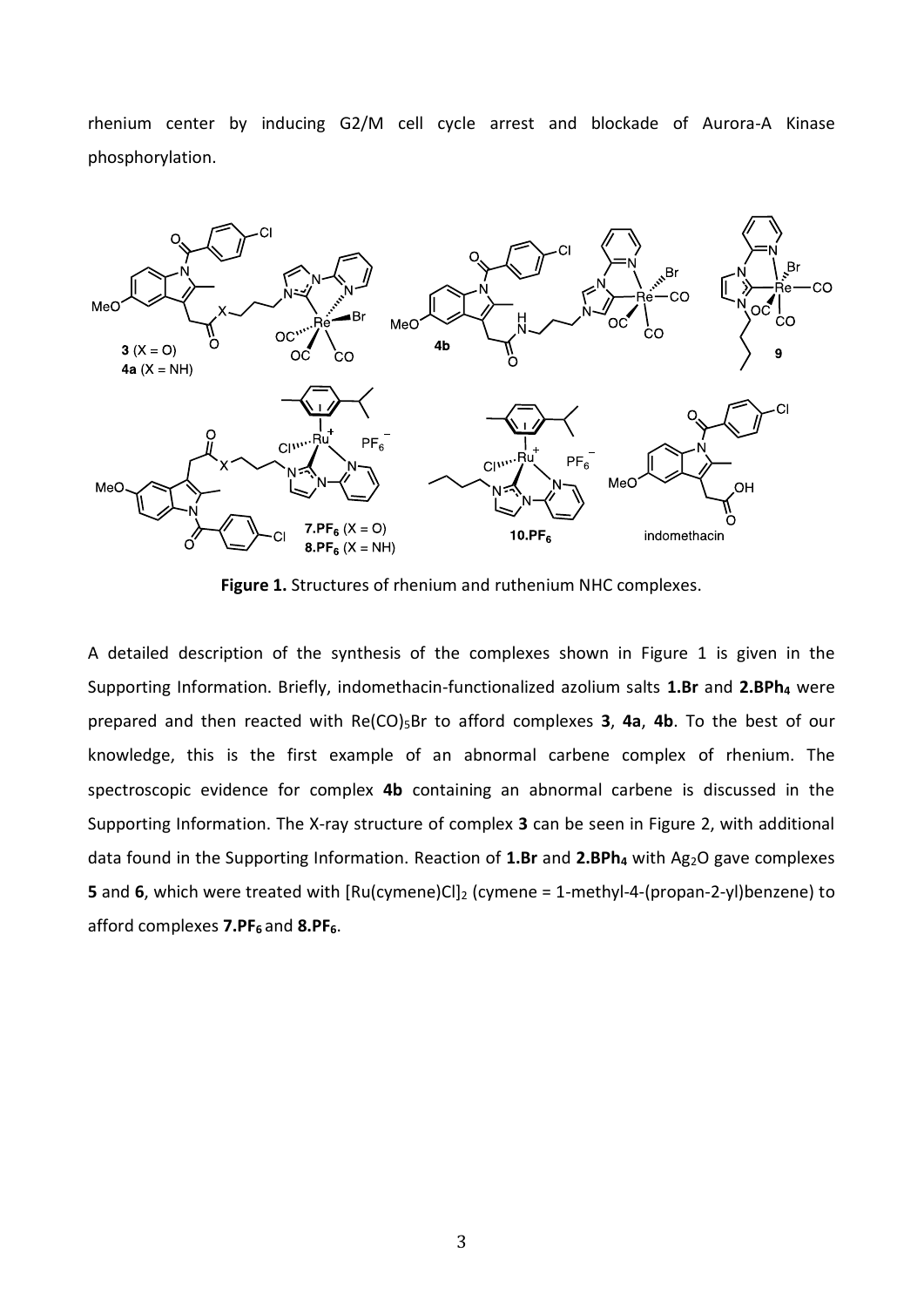

**Figure 2.** X-Ray structure of complex **3** with anion and disordered components omitted and displacement ellipsoids at the 50% probability level.

The biological activity of the rhenium and ruthenium complexes were tested on a panel of human pancreatic cancer cell lines comprising HPAF-II, ASPC1, and CFPAC. To understand if the metalindomethacin conjugates possessed dual activity, complexes **9** and **10.PF<sup>6</sup>** as well as indomethacin alone were tested against the same cells. Strikingly, complex **4b** and indomethacin were ineffective at concentrations up to 10  $\mu$ M (Figure S11) while the ruthenium complexes were ineffective up to 75 – 100  $\mu$ M (Figure S12). Contrarily, rhenium complexes **3, 4a**, and **9** at 10  $\mu$ M showed almost complete inhibition. To determine the effect of the rhenium compounds on cell growth, these cell lines were treated with increasing concentrations of specific rhenium compounds (Figure S13). We observed that treatment with each inhibitor significantly and dosedependently reduced the number of cells, as assessed by cell counting after 72 hour incubation in complete media containing 10% FBS, with IC<sup>50</sup> values for **3**, **4a**, **9**, and carboplatin as control shown in Table 1. The IC<sub>50</sub> values indicate that the rhenium compounds are remarkably active given the robust nature of these particular pancreatic cancer cell lines, with similar or slightly higher activity than carboplatin. Importantly, while the rhenium compounds almost completely inhibit all pancreatic cancer cell lines at 10  $\mu$ M, around 20% of all the pancreatic cancer cells in each line are resistant to carboplatin up to 50 µM. Furthermore, since compound 9 was as active, or more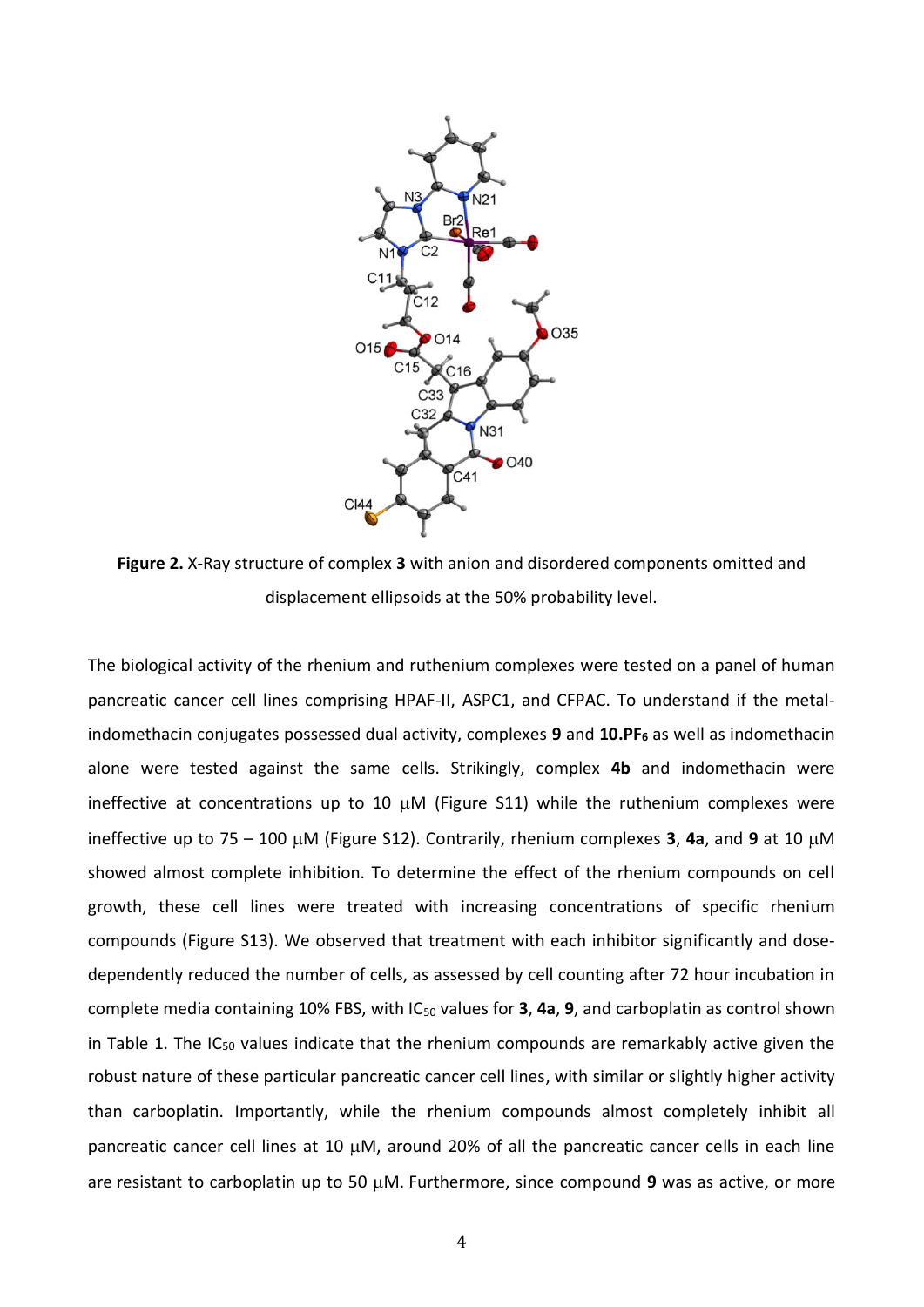active, than the indomethacin conjugates **3** and **4a**, we can confidently conclude that it is the rhenium complex that is responsible for pancreatic cancer cell inhibition. To the best of our knowledge, this is the first example of rhenium-NHC complexes displaying anti-cancer activity. While there are a number of rhenium complexes of diimine ligands that display moderate to high anti-cancer activity, as recently reviewed by Gasser, only two reports describe their activity against pancreatic cancer, although no explanation of the mechanism was given.<sup>[27,](#page-8-2)[28](#page-8-3)</sup> Interestingly, the active compounds, and in particular **9**, seem to only be effective at higher concentrations (above 10 M) when tested on healthy human embryonic kidney 293T cells (HEK293T) (Figure S14), indicating a moderate selectivity toward pancreatic cancer cells over healthy cells. To further validate these results, pancreatic cancer cells were treated with **3**, **4a**, and **9** and cell viability assessed by the Alamar blue assay.<sup>[29](#page-8-4)</sup> The three compounds almost completely impair viability of all pancreatic cancer cell lines tested, while being less active against HEK293T (see Figure S15-17). Overall, these results demonstrate the great efficacy of the novel rhenium compounds in blocking proliferation/viability of different pancreatic cancer cells.

| Compound    | ASPC1         | <b>HPAF-II</b> | <b>CFPAC</b>  | <b>HEK293T</b> |
|-------------|---------------|----------------|---------------|----------------|
| 3           | $7.9 \pm 1.4$ | $6.0 \pm 2.0$  | $6.0 \pm 1.8$ | $11.8 \pm 2.3$ |
| 4a          | $9.4 \pm 3.5$ | $4.8 \pm 0.8$  | $5.4 + 1.4$   | $8.6 \pm 0.3$  |
| 9           | $4.0 \pm 1.2$ | $5.6 \pm 0.6$  | $5.7 \pm 2.8$ | $14.8 \pm 2.4$ |
| Carboplatin | $6.8 \pm 2.0$ | $8.7 \pm 4.3$  | $7.4 + 1.2$   | $45^{a}$ , 30  |

**Table 1.** IC<sub>50</sub> ( $\mu$ M) values for compounds **3**, **4a**, and **9** against pancreatic cancer cell lines.

*a* Literature data.

The effect of **3**, **4a**, and **9** on the growth rate of the pancreatic cancer cells was determined by the Incucyte Zoom real-time video imaging system. Treatment with **3**, **4a**, and **9** had a significant inhibitory effect on the growth of pancreatic cancer cells in a dose and time dependent manner compared to the vehicle-treated cells. Representative video of ASPC1 control cells and treated with 10  $\mu$ M 9 are shown (Suppl. video). Moreover, quantification of viable cells after 72 hours of treatment showed that **3**, **4a**, and **9** significantly decreased the percentage of viable pancreatic cancer cells. When pancreatic cancer cells nuclei were probed for active caspase 3 or 7 (#4440 IncuCyte), and cell membrane integrity assessed via Red CytoTox permeabilization (#4632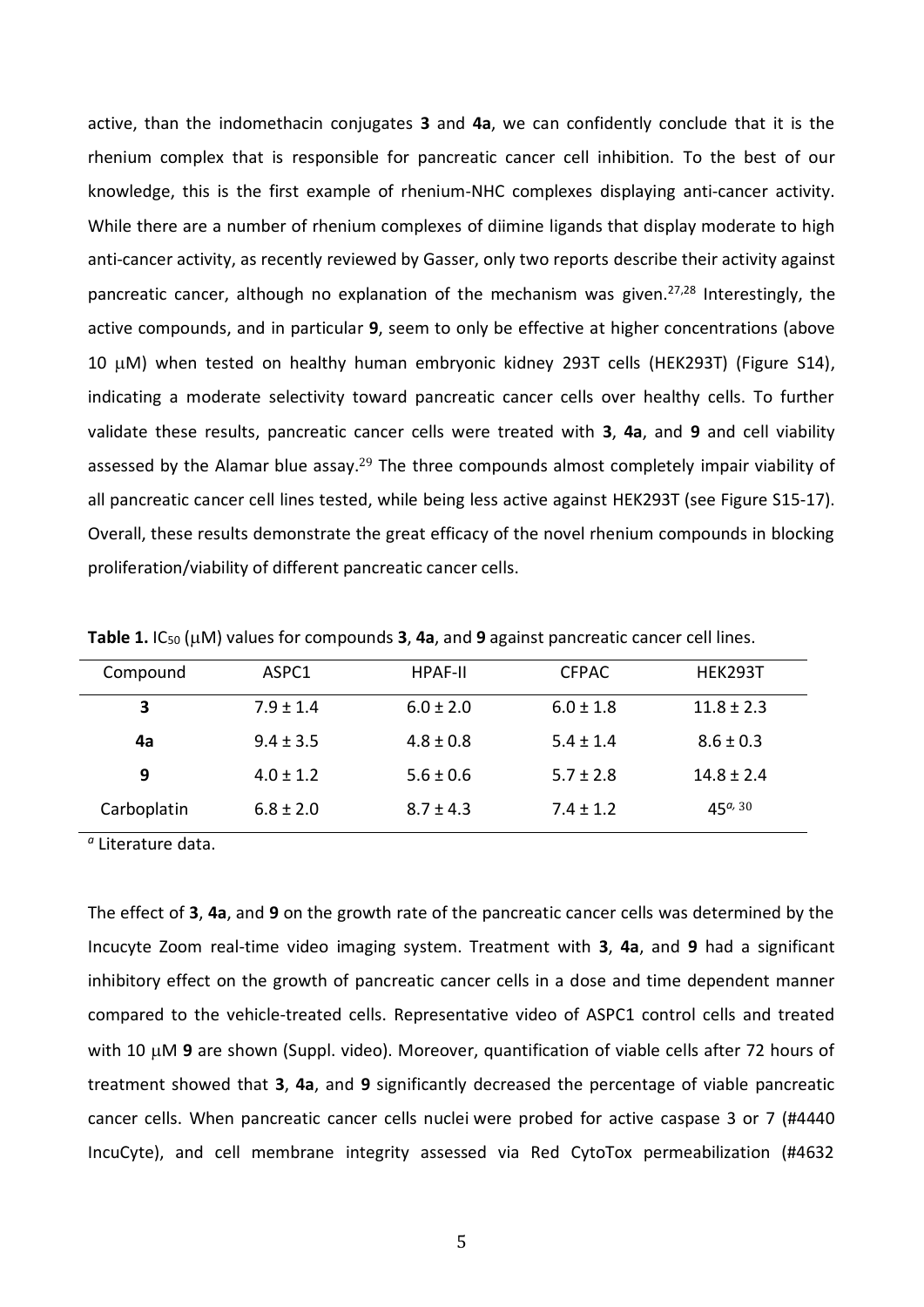Incucyte), no major differences were observed in cells treated with **3** and **9** compared to the vehicle control (Figure S18 and S19). In contrast, compound **4a** induced cell apoptosis as confirmed using a different assay (Caspase-Glo® 3/7 Assay System). Taken together, these results provide evidence that the rhenium compounds **3** and **9** do not induce apoptosis or disrupt the cell membrane in pancreatic cancer cells, but act as cytostatic drugs.

Our next objective was to further characterize the cell death process upon **3**, **4a**, and **9** treatment. Since treatment with **3** and **9** did not result in significant increase in caspase-3 activity, we wanted to assess the mechanism of action of rhenium compounds. Microscopic analysis of the pancreatic cancer cells after treatment with **3** and **9** did not reveal morphological changes associated with apoptosis, instead we observed the presence of multinucleated cells. The presence of multinucleated cells suggests cell cycle arrest. Cell cycle analysis after **3**, **4a**, and **9** treatment revealed a significant decrease in the number of cells at  $G_1$  with high percentage of cells that were arrested in  $G_2/M$  phase (see Figure S20). Aurora-A plays a crucial role in mitotic entry and G2 checkpoint control. Dysregulation of Aurora-A induces abnormal G2-M transition in mammalian cells leading to chromosome instability and eventually in the development and progression of malignant tumors. In addition, it has been shown that Aurora A is overexpressed in different tumors including pancreatic cancer. Therefore, we tested whether the rhenium compounds were able to inhibit the phosphorylation of Aurora-A in pancreatic cancer cells. As shown in Figure 3, 10 M of **3**, **4a**, and **9** completely inhibit the phosphorylation of Aurora A. Several studies have shown amplification and overexpression of Aurora-A kinase gene (AURKA) in several cancers. Increasing evidence demonstrate that Aurora-A plays a key role in regulating cell cycle and mitosis, as well as a number of important oncogenic signaling pathways. Therefore, there is an increasing interest in developing novel Aurora-A inhibitors, and some have moved to phase III clinical trials in lymphomas. However, despite the increasing evidence of the role played by Aurora-A in many tumors, there has been a little progress in the clinical development of Aurora A inhibitors in solid tumors. Therefore, it is imperative to identify novel Aurora-A inhibitors to progress to clinical trials. To assess the tumorigenicity of the rhenium compounds in vitro against a three dimensional tumor model, we performed a three-dimensional soft agar colony formation assay. Consistently, treatment of ASPC1, HPAF-II and CFPAC with **9** inhibited anchorage-independent growth as it reduced the number of colonies assessed by soft agar assays (Figure S21).

6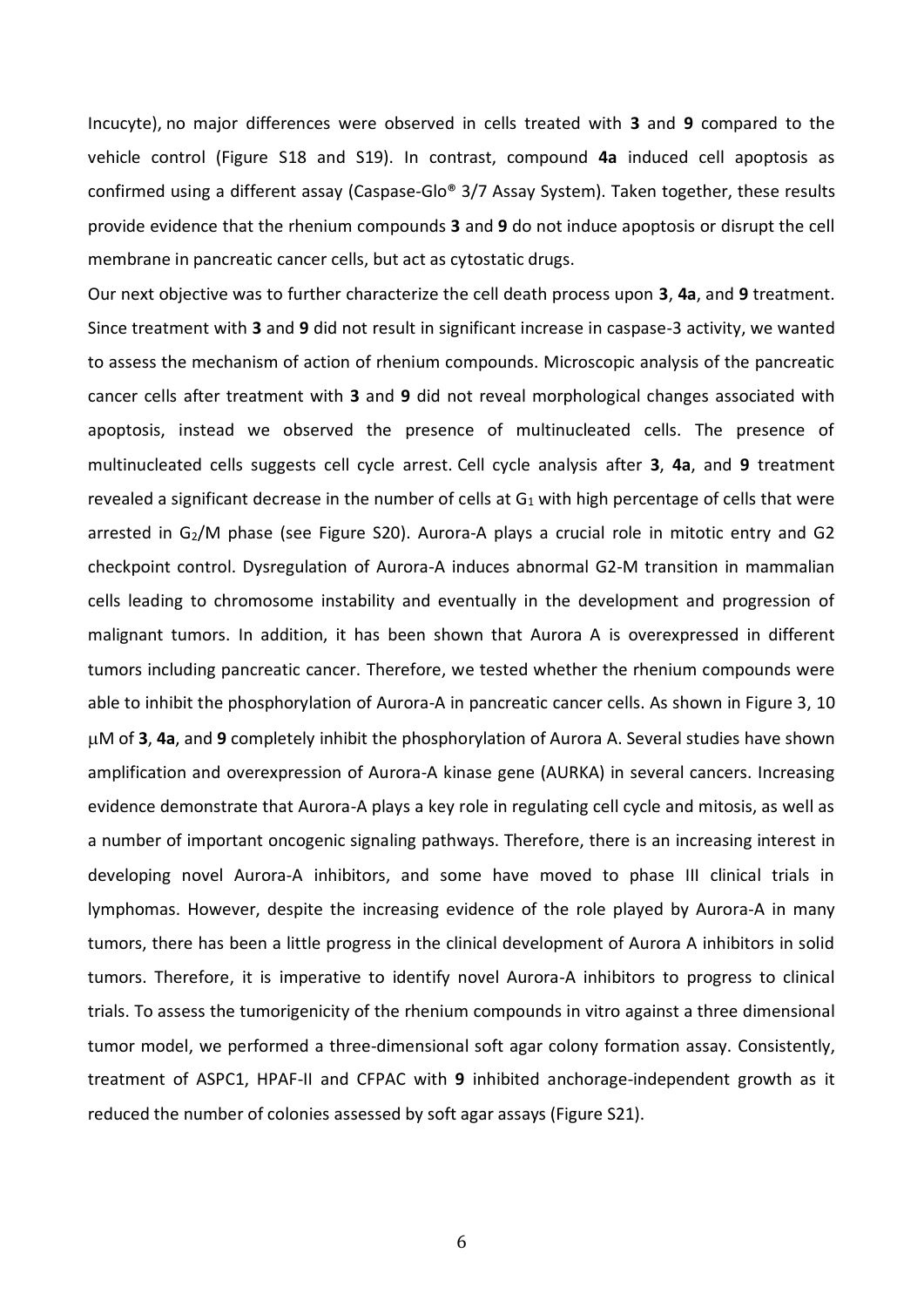

**Figure 3.** Regulation of Aurora-A kinase activity by Rhenium complexes compared to blank (0.1% DMSO) and positive controls (nocodazole and gemcitabine). Western blot analysis of activated phosphoAurora-A (Threonine 288) in AsPC1 cells treated for 24 hours with **3**, **4a** and **9**. Samples were analyzed for (top to bottom) Aurora-A phosphorylation (Thr-288), total Aurora-A protein (Aurora-A) and  $\alpha$ -Actinin. The same blot used for phospho-Aurora-A was stripped and then reprobed with Anti-Aurora-A antibody. Results are representative of three independent experiments.

A preliminary structure-activity relationship (SAR) investigation was conducted by screening 17 complexes of the rhenium NHC family along with the precursor ligand imidazolium salt and the benchmark luminescent rhenium complex *fac*-[Re(CO)3(phen)Cl] (phen=1,10-phenanthroline). The study clearly demonstrates that the anticancer activity originates from the degree of lability of the ancillary ligand, with inert complexes displaying limited to no anticancer activity (see Supplementary Information and Figure S22-24 for a more detailed discussion). Consistently, the two most active rhenium carbene complexes identified from the SAR were found to inhibit the phosphorylation of Aurora-A in AsPC1 cells, while *fac*-[Re(CO)<sub>3</sub>(phen)Cl], which contains a significantly less labile chloro ligand, was inactive (Figure S25).

Our results reinforce the potential usefulness of tricarbonyl rhenium complexes as potent anticancer agents against extremely robust pancreatic cancer cells. Most importantly, we have demonstrated, for the first time, that this class of complexes acts as cytostatic drugs by inducing a cell cycle arrest at the G<sub>2</sub>/M phase associated with inhibition of the phosphorylation of Aurora-A kinase. For design purpose, our study indicates that the anticancer activity of the rhenium complexes originates from the lability of the ancillary ligand. These results shed some light into the mechanism of anticancer activity of tricarbonyl rhenium complexes, which was previously largely unknown due to a lack of systemic studies. This class of complexes could have broad application as

7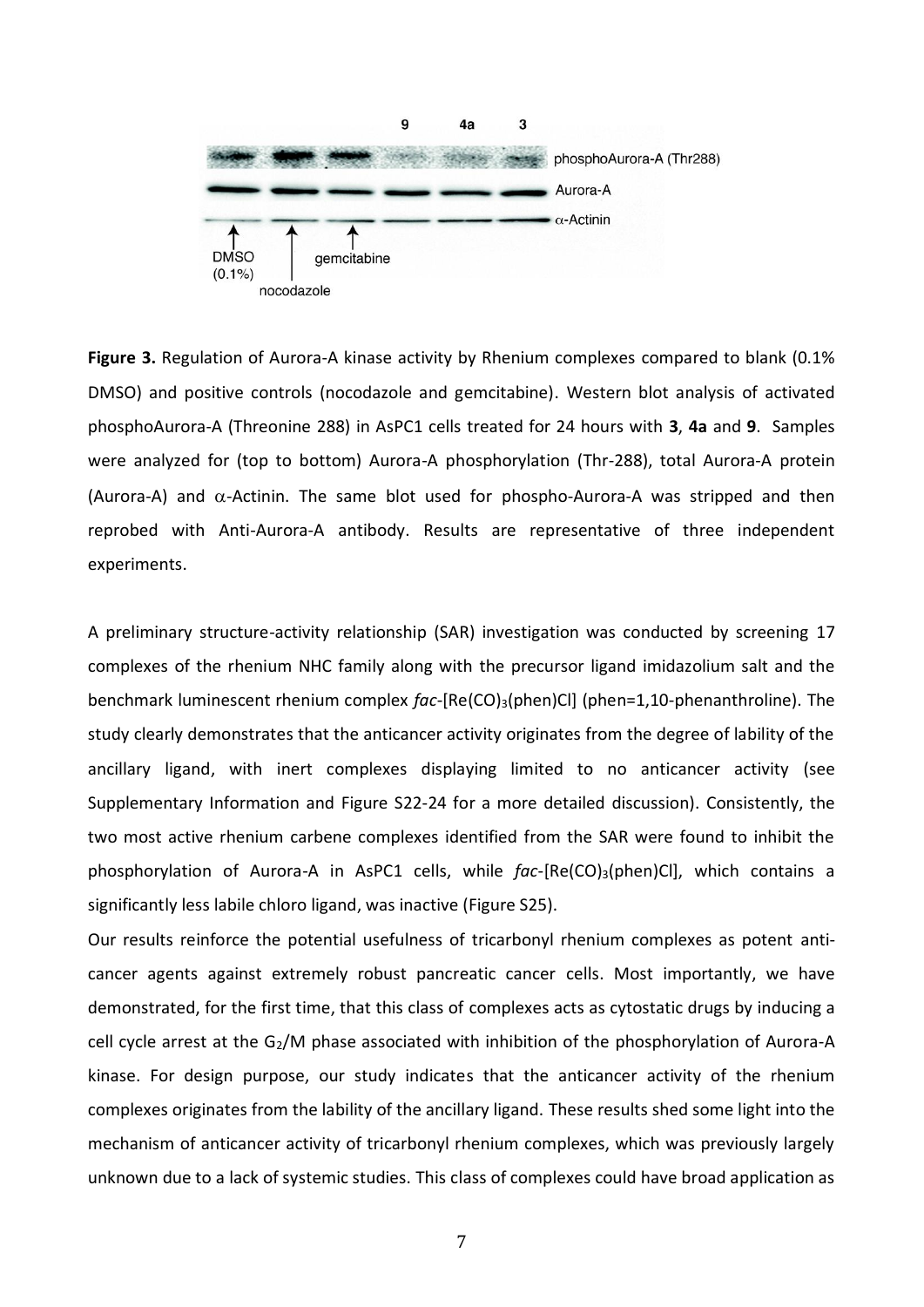anti-cancer drugs. It will be interesting to investigate both *in vitro* and *in vivo* the cytotoxic properties of these complexes and to assess *in vivo* their antitumor activity alone or in combination with other known chemotherapeutic agents.

## **Acknowledgements**

This work is financially supported by the Australian Research Council (FT1301000033) to MM. Work in the Falasca laboratory is supported by Avner Pancreatic Cancer Foundation. IC, SP and MF acknowledge the infrastructure and staff support provided by CHIRI, School of Biomedical Sciences and Faculty of Health Sciences, Curtin University. The authors acknowledge the usage of the facilities at CMCA, University of Western Australia. IC, SP and MF acknowledge the infrastructure and staff support provided by CHIRI, School of Biomedical Sciences and Faculty of Health Sciences, Curtin University. MF wishes to thank the support of Avner Pancreatic Cancer Foundation. SP is supported by Curtin International Postgraduate Research Scholarship (CIPRS)/Health Sciences Faculty International Research Scholarship (HSFIRS)

<span id="page-7-0"></span>(1) Liu, W.; Gust, R. *Chem. Soc. Rev.* **2013**, *42*, 755.

(2) Oehninger, L.; Rubbiani, R.; Ott, I. *Dalton Trans.* **2013**, *42*, 3269.

(3) Mjos, K. D.; Orvig, C. *Chem. Rev.* **2014**, *114*, 4540.

(4) Butler, J. S.; Sadler, P. J. *Curr. Opin. Chem. Biol.* **2013**, *17*, 175.

<span id="page-7-1"></span>(5) Allardyce, C. S.; Dyson, P. J. *Dalton Trans.* **2016**, *45*, 3201.

(6) Brabec, V.; Pracharova, J.; Stepankova, J.; Sadler, P. J.; Kasparkova, J. *J. Inorg. Biochem.* **2016**, *160*, 149.

(7) Hartinger, C. G.; Zorbas-Seifried, S.; Jakupec, M. A.; Kynast, B.; Zorbas, H.; Keppler, B. K. *J. Inorg. Biochem.* **2006**, *100*, 891.

(8) Needham, R. J.; Sanchez-Cano, C.; Zhang, X.; Romero-Canelón, I.; Habtemariam, A.; Cooper, M. S.; Meszaros, L.; Clarkson, G. J.; Blower, P. J.; Sadler, P. J. *Angew. Chem. Int. Ed.* **2016**.

(9) Sava, G.; Alessio, E.; Bergamo, A.; Mestroni, G. *Top. Biol. Inorg. Chem.* **1999**, *1*, 143.

<span id="page-7-2"></span>(10) Lo, K. K.-W. *Acc. Chem. Res.* **2015**, *48*, 2985.

<span id="page-7-3"></span>(11) Leonidova, A.; Gasser, G. *ACS Chem. Biol.* **2014**, *9*, 2180.

<span id="page-7-4"></span>(12) Casson, L. A.; Muzzioli, S.; Raiteri, P.; Skelton, B. W.; Stagni, S.; Massi, M.; Brown, D. H. *Dalton Trans.* **2011**, *40*, 11960.

(13) Chan, C. Y.; Pellegrini, P. A.; Greguric, I.; Barnard, P. J. *Inorg. Chem.* **2014**, *53*, 10862.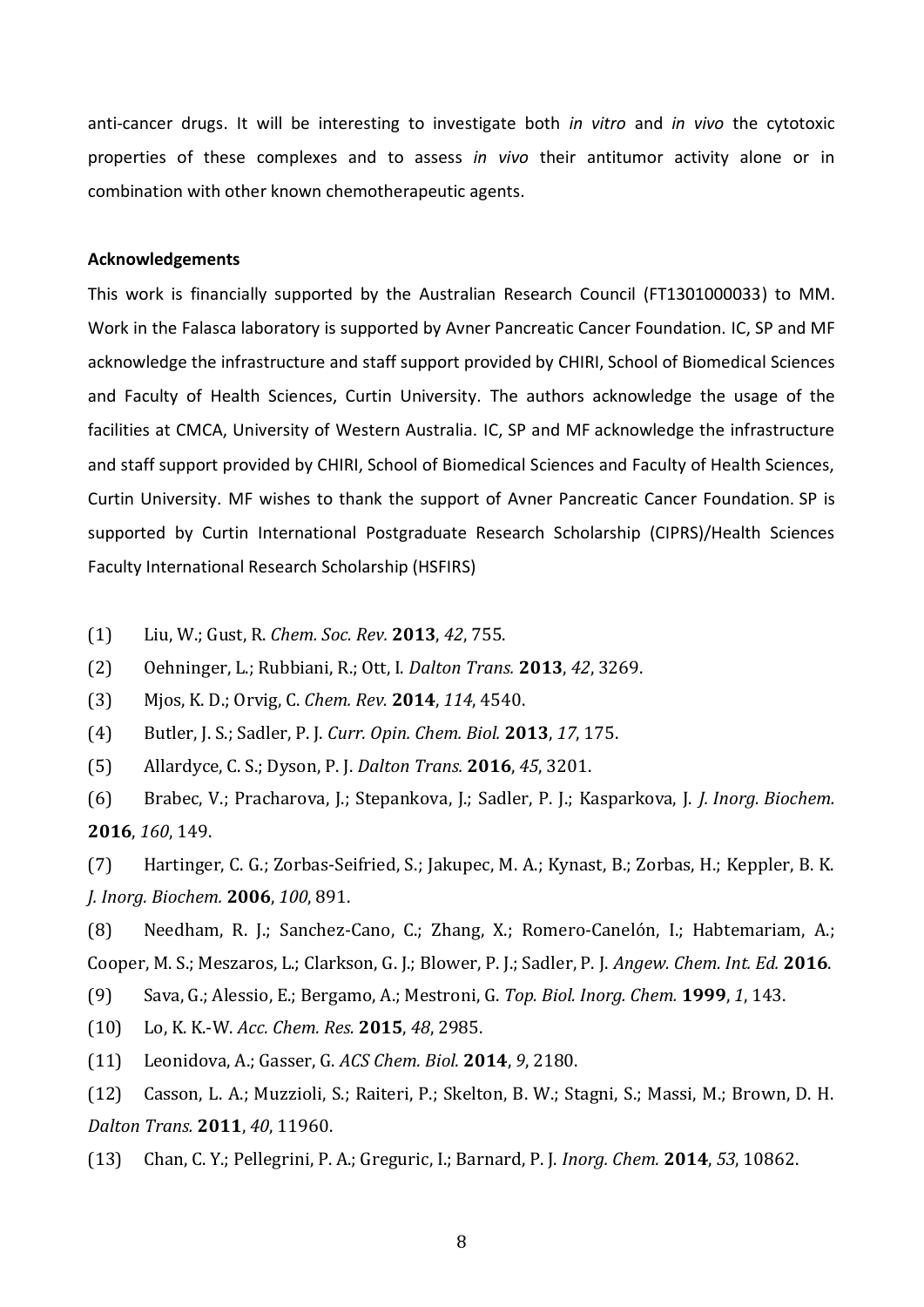(14) Li, X.-W.; Li, H.-Y.; Wang, G.-F.; Chen, F.; Li, Y.-Z.; Chen, X.-T.; Zheng, Y.-X.; Xue, Z.-L. *Organometallics* **2012**, *31*, 3829.

(15) Simpson, P. V.; Skelton, B. W.; Raiteri, P.; Massi, M. *New J. Chem.* **2016**, *40*, 5797.

(16) Stanton, C. J.; Machan, C. W.; Vandezande, J. E.; Jin, T.; Majetich, G. F.; Schaefer, H. F.; Kubiak, C. P.; Li, G.; Agarwal, J. *Inorg. Chem.* **2016**, *55*, 3136.

(17) Vaughan, J. G.; Reid, B. L.; Ramchandani, S.; Wright, P. J.; Muzzioli, S.; Skelton, B. W.; Raiteri, P.; Brown, D. H.; Stagni, S.; Massi, M. *Dalton Trans.* **2013**, *42*, 14100.

(18) Vaughan, J. G.; Reid, B. L.; Wright, P. J.; Ramchandani, S.; Skelton, B. W.; Raiteri, P.; Muzzioli, S.; Brown, D. H.; Stagni, S.; Massi, M. *Inorg. Chem.* **2014**, *53*, 3629.

<span id="page-8-0"></span>(19) Peacock, A. F. A.; Sadler, P. J. *Chem. Asian J.* **2008**, *3*, 1890.

<span id="page-8-1"></span>(20) Boodram, J. N.; McGregor, I. J.; Bruno, P. M.; Cressey, P. B.; Hemann, M. T.; Suntharalingam, K. *Angew. Chem.* **2016**, *128*, 2895.

(21) Gurpinar, E.; Grizzle, W. E.; Piazza, G. A. *Clin. Cancer Res.* **2014**, *20*, 1104.

(22) Johnpeter, J. P.; Therrien, B. *Inorg. Chim. Acta* **2013**, *394*, 723.

(23) Neumann, W.; Crews, B. C.; Sárosi, M. B.; Daniel, C. M.; Ghebreselasie, K.; Scholz, M. S.; Marnett, L. J.; Hey-Hawkins, E. *ChemMedChem* **2015**, *10*, 183.

(24) Păunescu, E.; McArthur, S.; Soudani, M.; Scopelliti, R.; Dyson, P. J. *Inorg. Chem.* **2016**, *55*, 1788.

(25) Quidville, V.; Segond, N.; Pidoux, E.; Cohen, R.; Jullienne, A.; Lausson, S. *Endocrinology* **2004**, *145*, 2561.

(26) Ribeiro, G.; Benadiba, M.; Colquhoun, A.; de Oliveira Silva, D. *Polyhedron* **2008**, *27*, 1131.

<span id="page-8-2"></span>(27) Banerjee, H. N.; Boston, A.; Barfield, A.; Stevenson, M.; Sarkar, F. H.; Giri, D.; Winstead, A.; Krause, J. A.; Mandal, S. K. *Int. J. Sci. Res.* **2016**, *5*, 10501.

<span id="page-8-3"></span>(28) Mbagu, M. K.; Kebulu, D. N.; Winstead, A.; Pramanik, S. K.; Banerjee, H. N.; Iwunze, M. O.; Wachira, J. M.; Greco, G. E.; Haynes, G. K.; Sehmer, A.; Sarkar, F. H.; Ho, D. M.; Pike, R. D.; Mandal, S. K. *Inorg. Chem. Commun.* **2012**, *21*, 35.

<span id="page-8-4"></span>(29) O'Brien, J.; Wilson, I.; Orton, T.; Pognan, F. *Eur. J. Biochem.* **2000**, *267*, 5421.

<span id="page-8-5"></span>(30) Ratzon, E.; Najajreh, Y.; Salem, R.; Khamaisie, H.; Ruthardt, M.; Mahajna, J. *BMC Cancer* **2016**, *16*, 140.

**Keywords**: rhenium; carbenes; cancer; antitumor agents.